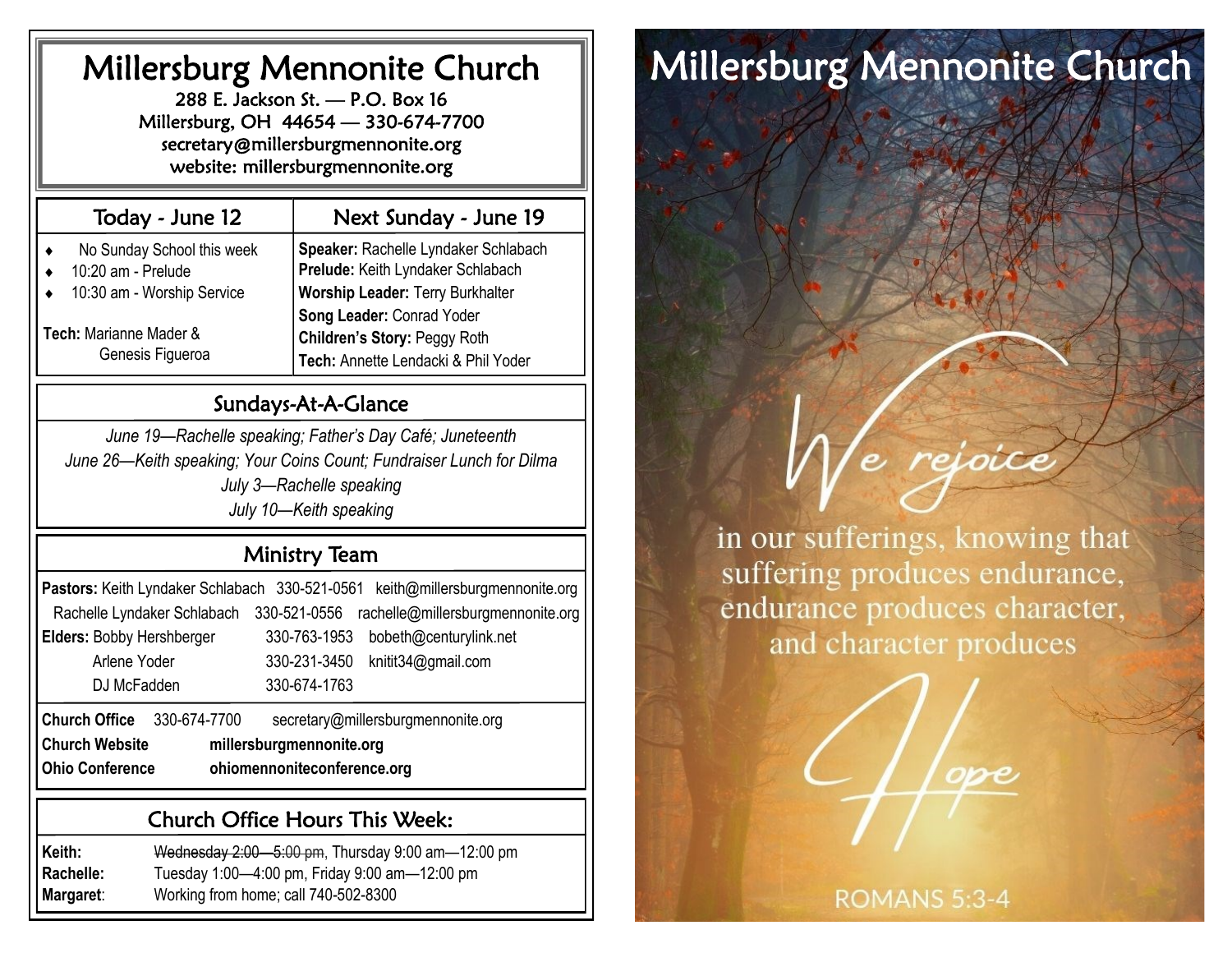| <b>Volume LXIV</b>                                                                                                      | June 12, 2022                                                                                                                                                                                                 | <b>No. 24</b>                                     |             | June 12, 2022                                                                                                                                                                                                                                                                                                                                                                      |
|-------------------------------------------------------------------------------------------------------------------------|---------------------------------------------------------------------------------------------------------------------------------------------------------------------------------------------------------------|---------------------------------------------------|-------------|------------------------------------------------------------------------------------------------------------------------------------------------------------------------------------------------------------------------------------------------------------------------------------------------------------------------------------------------------------------------------------|
| A Living Hope                                                                                                           |                                                                                                                                                                                                               |                                                   |             | <b>Birthdays This Week:</b><br>Leah Miller-6/12<br>Jim Smucker-6/13<br>Dennis Gerber-6/15                                                                                                                                                                                                                                                                                          |
| <b>GATHERING</b><br>Prelude<br>Call to Worship                                                                          |                                                                                                                                                                                                               | Rachelle Lyndaker Schlabach<br><b>Leah Miller</b> |             | Our Church<br>Tim Roth has been hospitalized due to an infection. Please pray for<br>God's healing touch on Tim, and for strength for Peggy as she supports                                                                                                                                                                                                                        |
| <b>PRAISING</b><br>VT 10 Here In This Place<br>VT 478 I Come With Joy                                                   | Rhoda Mast & Musical Ensemble                                                                                                                                                                                 |                                                   |             | him.<br>Please continue to keep Paul Thomas in your prayers as he recovers<br>from a fall. He is now at Smithville-Western Care Center.<br>Please continue to pray for Abby Hart, whose preeclampsia is<br>worsening. The baby will need to be delivered soon via C-section.                                                                                                       |
| <b>CHILDREN'S TIME</b>                                                                                                  |                                                                                                                                                                                                               | <b>Erin Gotwals</b>                               |             | Please continue to keep Luis and Maya's sister in your prayers as she<br>recovers from surgery.                                                                                                                                                                                                                                                                                    |
| <b>HEARING GOD'S WORD</b><br>Scripture Reading: Romans 5:1-5                                                            | Sermon: Hope That Does Not Disappoint                                                                                                                                                                         | Keith Lyndaker Schlabach                          | Praise<br>œ | Health: Tim Roth, Jean Sheets<br>Visitation: Dennis Gerber, Jocele Meyer, Caroll Roth, Jean Sheets, Paul<br>Thomas<br>Local/Community/Mennonite Church<br>Health: Mary Hipp, Christine Nafziger                                                                                                                                                                                    |
| <b>RESPONDING to GOD'S WORD</b><br>Communion<br>Offering<br><b>Congregational Sharing &amp; Prayer</b><br>Announcements | Song of Response: VT 621 My Hope is Built on Nothing Less                                                                                                                                                     |                                                   | Prayer      | State/Nation/World/Missions<br>Our friends Dimitry, and Alexander and Galina, & their families in<br>Ukraine<br>From Mennonite World Conference: Pray for a just peace in Ukraine.<br>Pray for courage and perseverance for people in Russia who work for<br>peace. - Submitted by Liesa Unger                                                                                     |
| <b>SENDING</b><br><b>Benediction</b>                                                                                    | Closing Song: VT 793 We are Marching in the Light of God                                                                                                                                                      |                                                   |             | From Mennonite Mission Network: Mennonite Voluntary Service<br>participants, serving through Mennonite Mission Network, are in their<br>final months at their unit houses and volunteer placements. Pray for<br>them as they bring closure to relationships in their hosting communities<br>and find ways to implement what they have learned, as they move into<br>their futures. |
|                                                                                                                         | Welcome to Our Visitors:<br>We are glad you chose to worship with us. We offer amplifiers and<br>large print hymnals for those who find these aids helpful. Please<br>stop by the sound booth for assistance. |                                                   |             | Prayer for the week:<br>Dear God, may we be joyful in hope, patient in affliction,<br>and faithful in prayer. Amen.                                                                                                                                                                                                                                                                |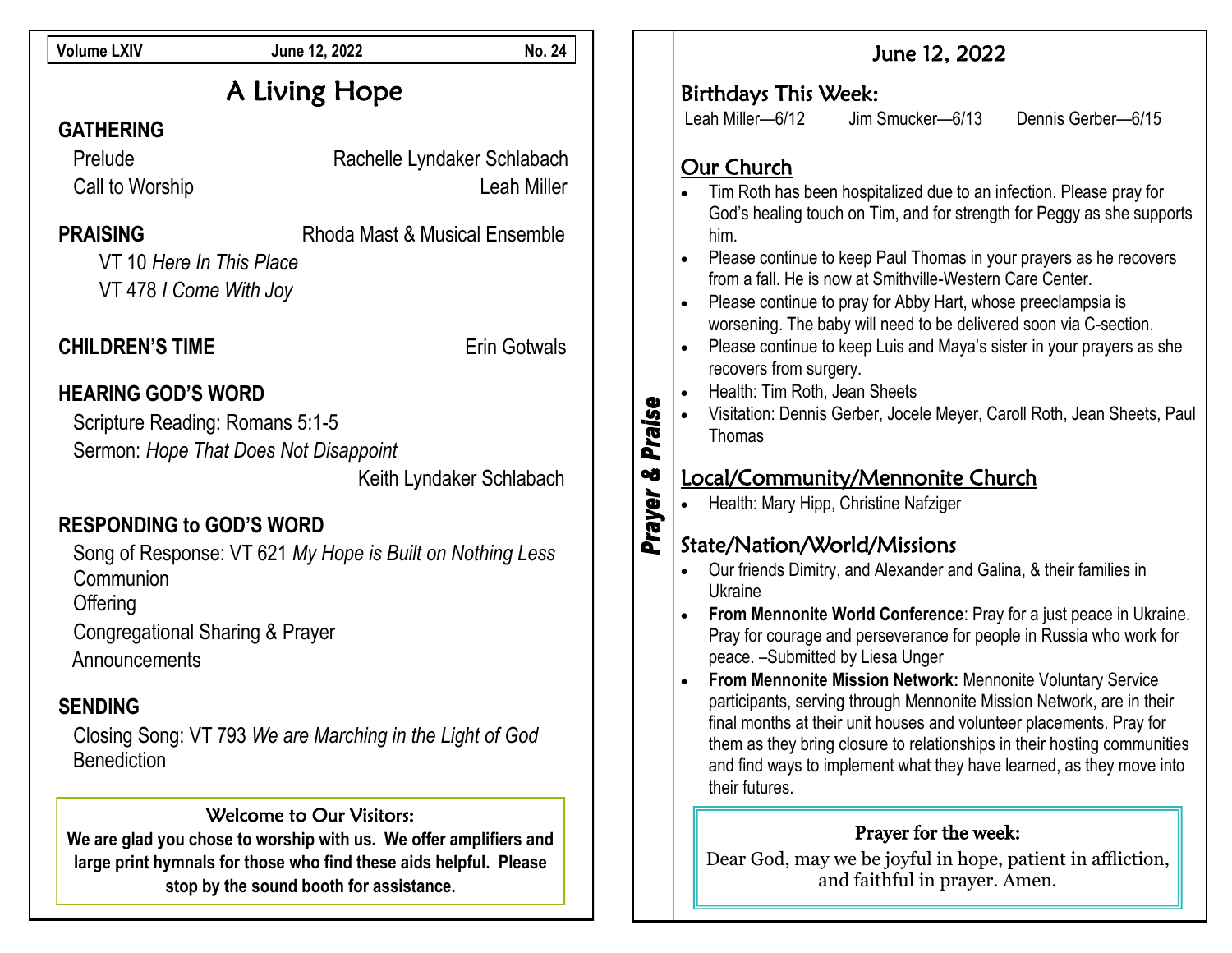**James Barr Heads to Guatemala with Goshen College Program** The Barr Family would like to thank the MMC congregation for your warm welcome over the last year and for your support of James' recent high school graduation. We also would like to share the following information with you. Last fall, DJ McFadden told James about a Study-Service Theology Term Goshen College was offering for high school students. With the support of Rachelle Lyndaker Schlabach's letter of recommendation, James applied for the program and was selected to participate. He will leave for Goshen College 6/8 for a few days of orientation before heading to Guatemala for a 2 week stay there at SEMILLA Anabaptist Seminary. We welcome your prayers for this group and also wanted to share the following link to sign up for a blog to hear updates from the program during their time in Guatemala. If any of you are interested in receiving these updates, you can do so through this link: <https://www.goshen.edu/sstt/subscribe/>

**MCC Great Lakes launches new initiative: Churches Engaging on Climate Change (CECC):** In light of MCC's commitment to care for God's creation and accompany marginalized communities harmed by climate change, MCC is looking for congregations interested in engaging in climate change in their own communities. CECC offers education and advocacy opportunities, connections with local partners and seed grants. Learn more and sign up for additional information at [mcc.org/churches-climate-change.](https://mcc.org/stories/churches-engaging-climate-change-congregaciones-envueltas)

**Updates from Anabaptist Disabilities Network**  Anabaptist Disabilities Network (ADN) is now offering a **Congregational Assessment Survey,** a tool intended to help your congregation assess its level of accessibility. Learn more and use this tool by visiting the ADN website: [https://bit.ly/ADNSurvey.](https://bit.ly/ADNSurvey)

Anabaptist Disabilities Network has received Mennonite Health Services' Innovation Grant. Grant funds will be used for the development of an Anabaptist membership curriculum for youth and adults with intellectual disabilities. See <https://bit.ly/ADNInnovationGrant> for details.

#### **Dementia & congregational care webinar**

Anabaptist Disabilities Network will host a webinar, "Dementia and Congregational Care," on Thursday, June 16, at 1 p.m.

Dementia affects individuals, their family members and the congregation. Many times, we want to offer support but we do not know how. This webinar will help participants understand the basics of dementia and learn how to reach out. Presenters will offer communication tips and practical ways to stay connected. To register, go to [https://bit.ly/Dementia-CongregationalCare.](https://bit.ly/Dementia-CongregationalCare)

# June 12, 2022 Notes from today's worship service